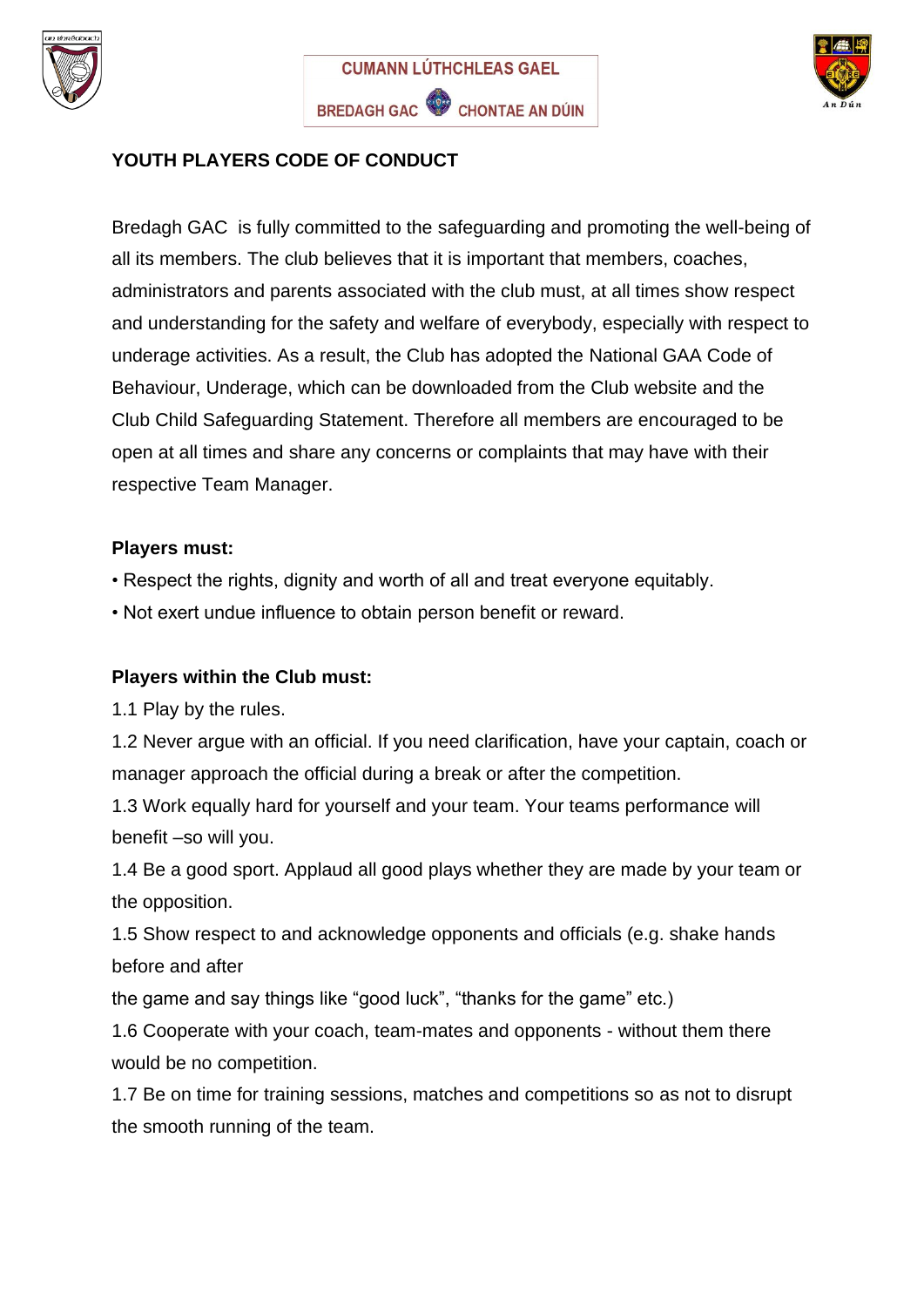





1.8 Participate for your own enjoyment and benefit not just to please parents and coaches.

1.9 Play fair-no verbal abuse of officials, sledging other players (including vilification) or deliberately distracting or provoking an opponent.

1.10 Respect the rights dignity and worth of all participants regardless of their gender, ability ,cultural background or religion.

1.11 Mobile phones must be switched off in the changing rooms. Mobile phones should never be misused.

1.12 Tell somebody else if they or others have been harmed in any way.

## **Declaration**

I understand and agree to abide by this Code of Conduct. I understand that failure to abide by this Code of Conduct will result in disciplinary action by the club committee.

Signed:

Date:

Countersigned\_\_\_\_\_\_\_\_\_\_\_\_\_\_\_\_\_\_\_\_\_\_\_\_\_\_\_\_\_\_\_\_\_\_\_\_\_

Parent/Guardian